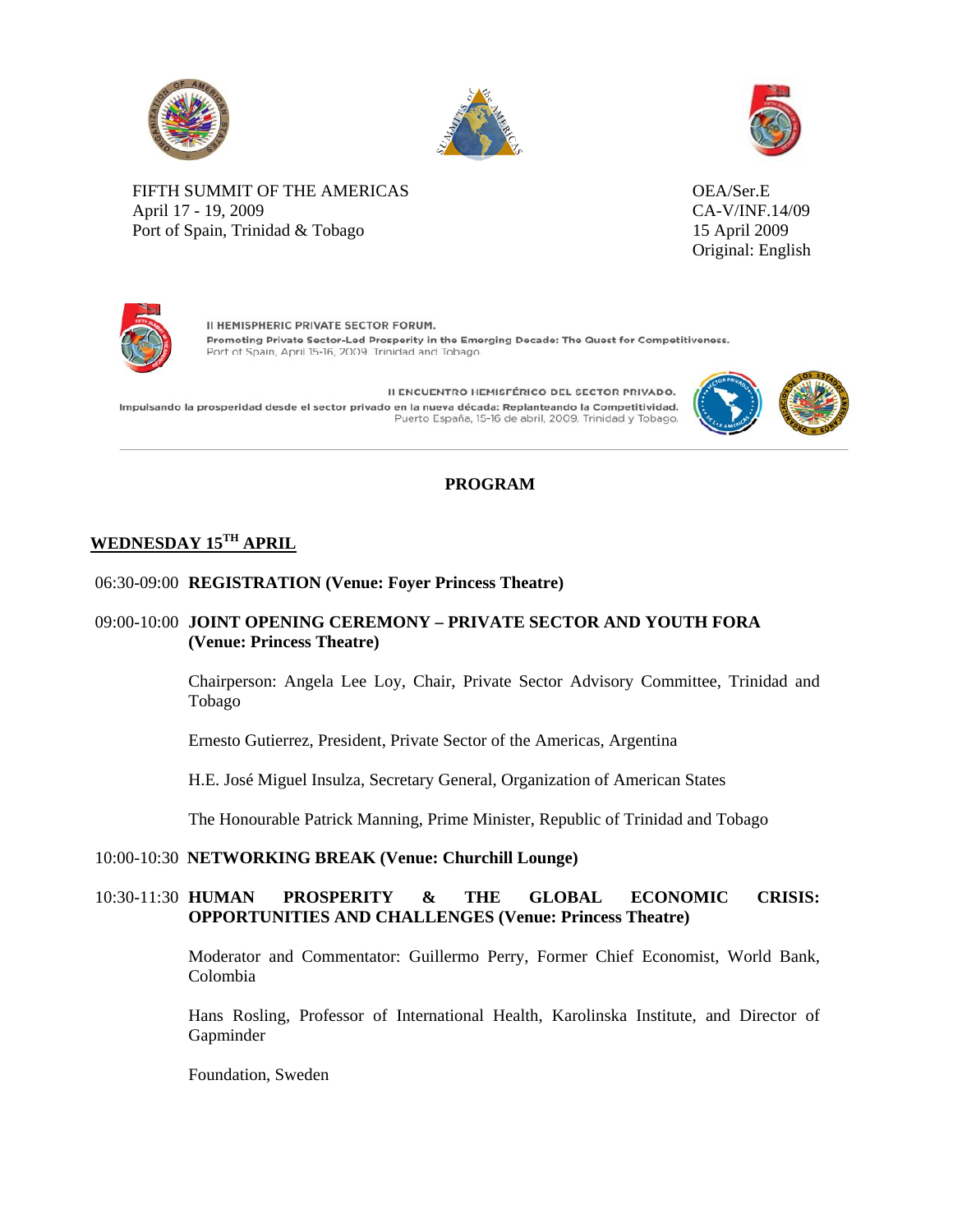H.E. Joe Clark, Former Prime Minister and Former Minister of Foreign Affairs of Canada Suresh Sookoo, CEO, Royal Bank Trinidad and Tobago Financial Group

### 11:30-12:30 **INVESTING IN PEOPLE: PUBLIC-PRIVATE PARTNERSHIP FOR HUMAN CAPITAL DEVELOPMENT (Venue: Princess Theatre)**

Moderator and Commentator: Barbara Anderson, General Editor, Revista Expansión, Mexico

Luis Miguel Castillo, Fundacion Guatefuturo, Guatemala

Javier Treviño, Vicepresidente Senior de Comunicación y Asuntos Corporativos, CEMEX, México

Kenneth Julien, President, University of Trinidad and Tobago (UTT)

#### 12:30-14:30 **NETWORKING LUNCH (Venue: Island Dinning Room)**

### 14:30-15:30 **CORPORATE SOCIAL RESPONSIBILITY FOR COMPETITIVENESS (Venue: Princess Theatre)**

Moderator: Italo Pizzolante, President, Pizzolante Comunicación Estratégica, Venezuela Sherry Noble, Senior Vice President, Export Development Canada

Emmanuel Seidner, Latin American Business Council (CEAL International), Guatemala

Fernando Campero, Fundación Nuevo Norte, Bolivia

### 15:30-16:00 **NETWORKING BREAK (Venue: Churchill Lounge)**

16:00-17:00 **INVESTING IN OIL, GAS & ALTERNATIVE ENERGY (Venue: Princess Theatre)**  Moderator and Commentator: Trevor Boopsingh - Chairman of the Eastern Caribbean Gas Pipeline Co. Ltd (ECGPC)

Robert Riley, President and CEO, BP, Trinidad & Tobago

Kateri Callahan, President, Alliance to Save Energy, United States

David Loring, CEO of World GTL Inc, United States

# 17:00-18:00 **OFFICIAL OPENING OF EXHIBITION (Venue: Grand Casino and Photo Gallery)**

### 18:30-21:00 **COCKTAIL RECEPTION (Venue: Main Deck)**

# **THRUSDAY, 16TH APRIL**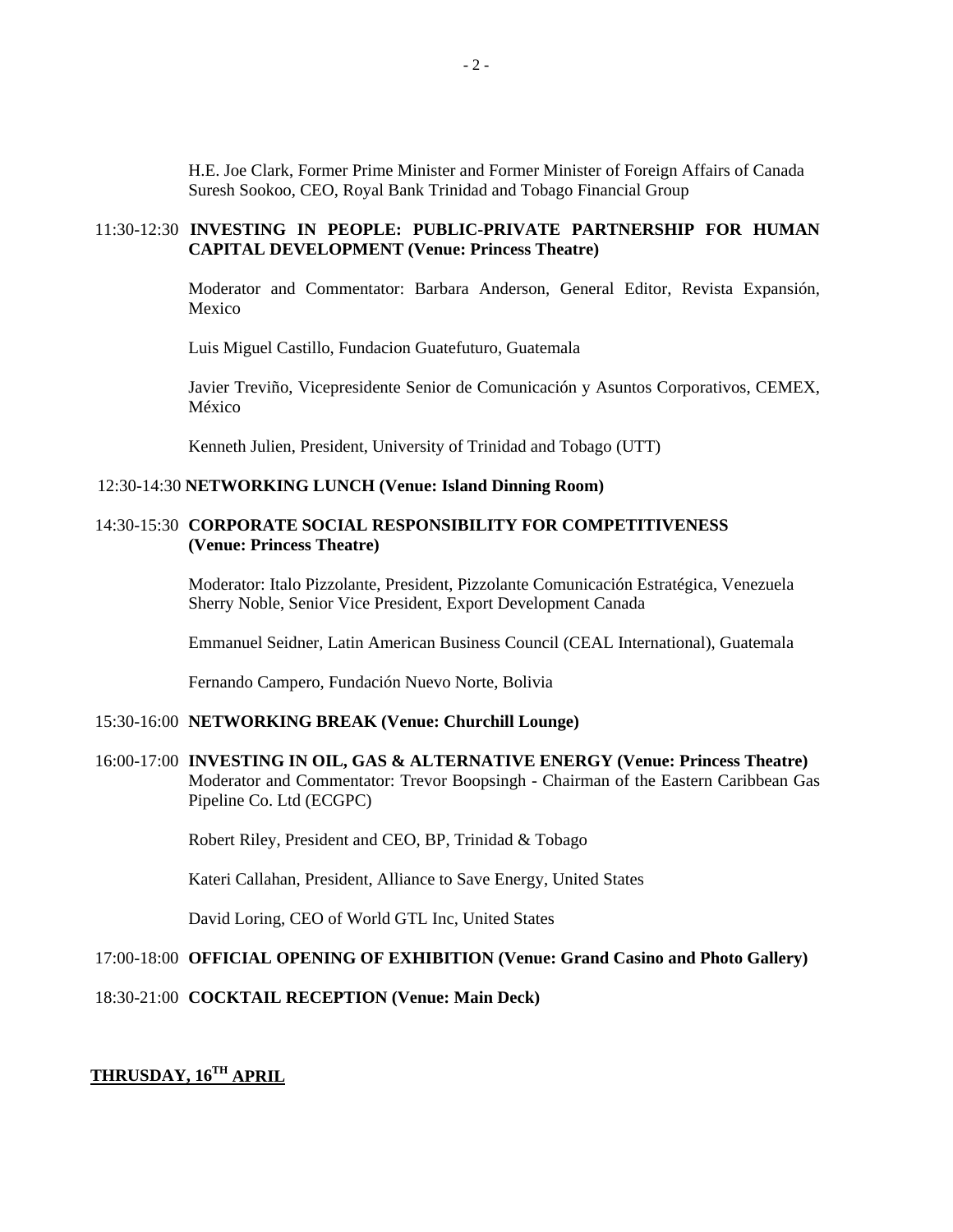06:30-09:00 **REGISTRATION (Venue: Foyer Princess Theatre)** 

#### 09:00-9:30 **KEYNOTE SPEAKERS (Venue: Princess Theatre)**

The Honourable Gregory Meeks, Congressman, Congress of the United States

### 09:30-10:30 **OPPORTUNITIES FOR GROWTH AND PROSPERITY IN THE NEW DECADE SESSION 1: LARGEST INFRASTRUCTURE PROJECTS IN THE AMERICAS**

Moderator and commentator: Ernesto Gutierrez, President, Private Sector of the Americas, Argentina

The Panama Canal - Alberto Alemán Zubieta, Administrator, Panama Canal Authority, Panama

Central Bioceanic Corridor, Argentina-Chile – Rafael Bielsa, Special Advisor, Corporacion America, Argentina

Luis Alberto Moreno, President, Inter-American Development Bank (IADB)

Enrique Garcia, President, Andean Development Corporation (CAF)

#### 10:30-1100 **NETWORKING BREAK (Venue: Churchill Lounge)**

# 11:00-12:30 **SESSION 2: INVESTMENT IN ICTs: A WAY OUT OF THE CRISIS (Venue: Princess Theatre)**

Moderator and commentator: Jorge Cassino, President, Latin American and Caribbean Association of Entities of Information and Communication Technologies (ALETI)

Regenie Fräser, Secretary General, Caribbean Association of National Telecommunication Organizations (CANTO)

Emilio Gilolmo, Head of Public Affairs, Telefonica International and President of Telefonica Chile Hernan Rincon, Vice President, Microsoft Latin America

Peter Thrush, Chairman, Internet Corporation of Assigned Names and Numbers (ICANN)

Ricardo Olarte, Manager, Andean Region, Caribbean and Central America, Intel Corp.

### 12:30-14:30 **LUNCH (Venue: Island Dinning Room)**

# 14:30-15:30 **THE ECONOMIC STIMULUS PACKAGES: OVERVIEW OF OPPORTUNITIES FOR BUSINESSES (Venue: Princess Theatre)**

Moderator:, Ragnhild Melzi, Americas Society/Council of the Americas Atul Mehta, Director for Latin America and the Caribbean, International Finance